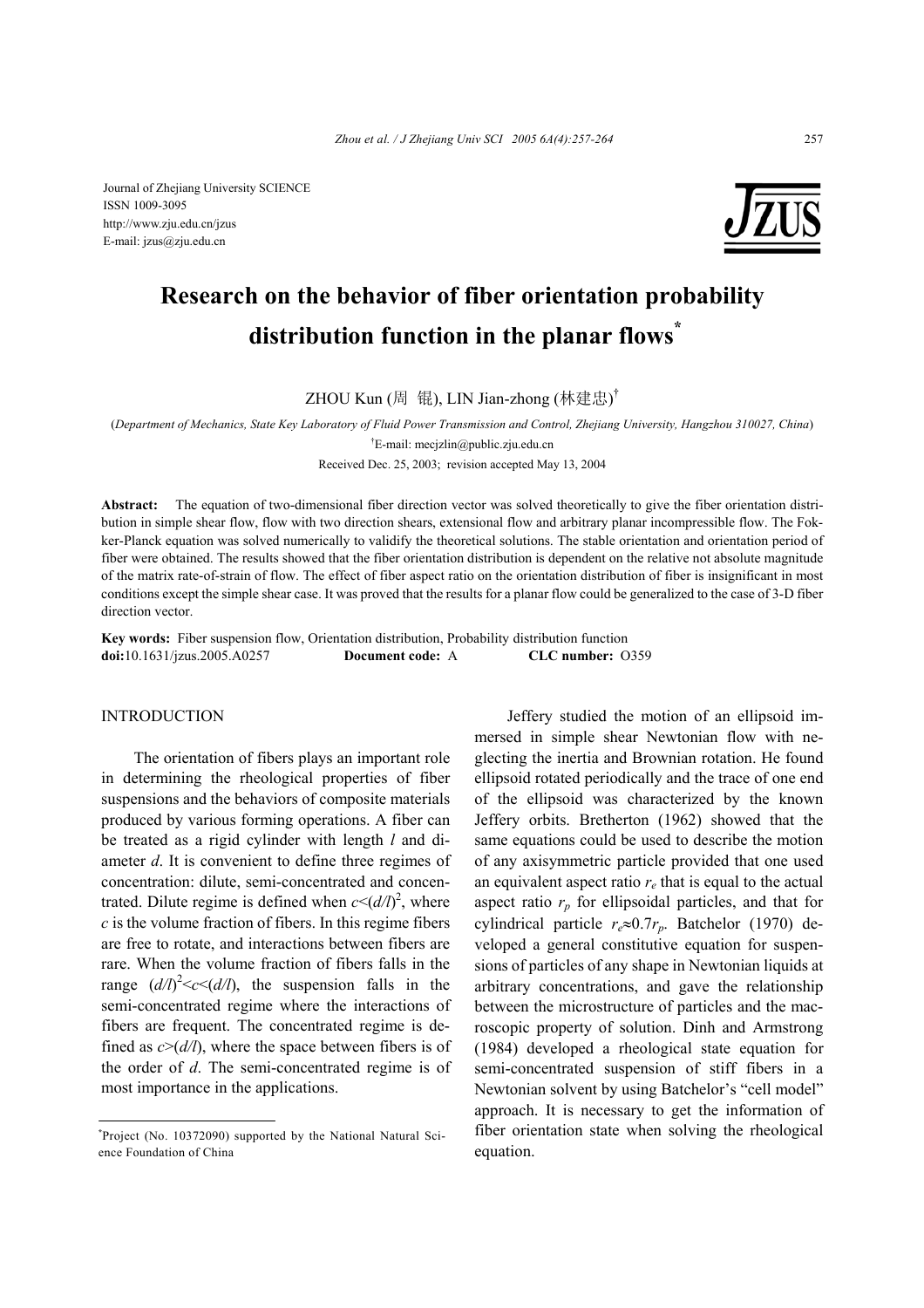There are two main ways to depict fiber orientation: the probability distribution function for orientation, *ψ*, is the most general description; orientation tensor is another efficient description (Leal and Hinch, 1971; Hinch and Leal, 1975a; 1975b; Advani and Tucker, 1987; 1989; Lin and Zhang, 2003). Especially, Szeri and Leal (1992; 1994) adopted a double Lagrangian model to solve the orientation evolving equation, and Chinesta *et al*.(2003) used this method for numerically solving the Fokker-Planck equations in steady recirculating flows. Despite the compactness and efficiency of the orientation tensor, it has great deficiencies in accuracy (Altan *et al.*, 1989). Folgar and Tuckers (1984) developed a mathematical model to predict the orientation distribution function of rigid fibers in concentrated suspensions containing a phenomenological term to account for interactions between fibers. Shaqfeh and Koch (1990) showed that in extensional flows, the orientational dispersion induced by hydrodynamic interactions of fibers increased as the concentration was increased from infinite dilution and then ultimately decreased in the semi-concentrated regime. Stover *et al.*(1992) showed experimentally that the measured *φ*-distributions were similar to Jeffery's solution in simple shear flow of semi-dilute suspensions, where, *φ* was the meridian angle in the flow-gradient plane. Chiba and Nakamura (1998) studied numerically a fiber suspension flow through a backward-facing step channel, and used a statistical scheme for calculation of fiber orientation and coupled the fiber orientation with flow by iterating solution.

In this work we will give the analytical solution of the rotation equation for a fiber in planar flow, and then use a 4th-order Runge-Kutta method to solve the Fokker-Planck equations to confirm the analytical solution. Based on the solutions, the different behaviors of fiber orientation distribution in various planar flows are analyzed.

# FIBER ORIENTATION IN PLANAR FLOW

#### **Basic equations**

When the inertia force is neglected, the rotational motion of a fiber in a Newtonian fluid can be described as (Advani and Tucker, 1987):

$$
\dot{p} = -\boldsymbol{\omega} \cdot \boldsymbol{p} + \lambda (\boldsymbol{\varepsilon} \cdot \boldsymbol{p} - \boldsymbol{\varepsilon} : \boldsymbol{ppp}) - \boldsymbol{D}_r \cdot \frac{1}{\psi} \frac{\partial \psi}{\partial \boldsymbol{p}} \qquad (1)
$$

where  $p$  is a unit direction vector parallel to the fiber axis;  $\omega = (\nabla u^T - \nabla u)/2$ , is the vorticity tensor;  $\mathbf{E} = (\nabla \mathbf{u}^T + \nabla \mathbf{u})/2$ , is the deformation rate tensor;  $\lambda = (r^2 - 1)/(r^2 + 1)$ , *r* is aspect ratio of the fiber;  $D_r$  is the rotary diffusivity and equals to zero if the fibers interaction and Brownian rotation are neglected. Orientation probability distribution function  $\psi$  is described by the Fokker-Planck equation:

$$
\frac{\partial \psi}{\partial t} = -\frac{\partial}{\partial p} (\psi \dot{p})
$$
 (2)

In Cartesian coordinates moving with the velocity field, Eq.(2) can be deduced by considering the conservation of ψ.

Ignoring the fibers interaction and Brownian rotation, direction vector evolution equations of fiber moving in a planar flow are simplified as:

$$
\frac{dp_x}{dt} = -\lambda \left( p_x^3 \frac{\partial u}{\partial x} + p_x^2 p_y \left( \frac{\partial u}{\partial y} + \frac{\partial v}{\partial x} \right) + p_x \left( p_y^2 \frac{\partial v}{\partial y} \right) \right)
$$

$$
- \frac{\partial u}{\partial x} \left( -\frac{\partial u}{\partial x} \right) - \frac{1}{2} p_y \left( \frac{\partial u}{\partial y} + \frac{\partial v}{\partial x} \right) + \frac{1}{2} p_y \left( \frac{\partial u}{\partial y} - \frac{\partial v}{\partial x} \right) \text{ (3a)}
$$

$$
\frac{dp_y}{dt} = -\lambda \left( p_y^3 \frac{\partial v}{\partial y} + p_x p_y^2 \left( \frac{\partial u}{\partial y} + \frac{\partial v}{\partial x} \right) + p_y \left( p_x^2 \frac{\partial v}{\partial x} \right) \right)
$$

$$
- \frac{\partial u}{\partial y} \left( -\frac{\partial u}{\partial y} \right) - \frac{1}{2} p_x \left( \frac{\partial u}{\partial y} + \frac{\partial v}{\partial x} \right) + \frac{1}{2} p_x \left( \frac{\partial v}{\partial x} - \frac{\partial u}{\partial y} \right) \text{ (3b)}
$$

# **Simple shear flow**

Simple shear flow is very important in rheological research and industrial processing, such as polymeric processing (Bird *et al*., 1987).

For simple shear low, only one component of the velocity gradient is non-zero, presumed to be d*u*/d*y*. Let  $p_x = \sin \phi$ ,  $p_y = \sin \phi$  ( $\phi$  is the angle between the fiber axis and flow direction as shown in Fig.1), then Eqs.(3a) and (3b) are simplified by adding the square of Eqs. $(3a)$  and  $(3b)$  as:

$$
\frac{d\phi}{dt} = \frac{1}{2}(1 - \lambda \cos 2\phi)\frac{du}{dy}
$$
 (4)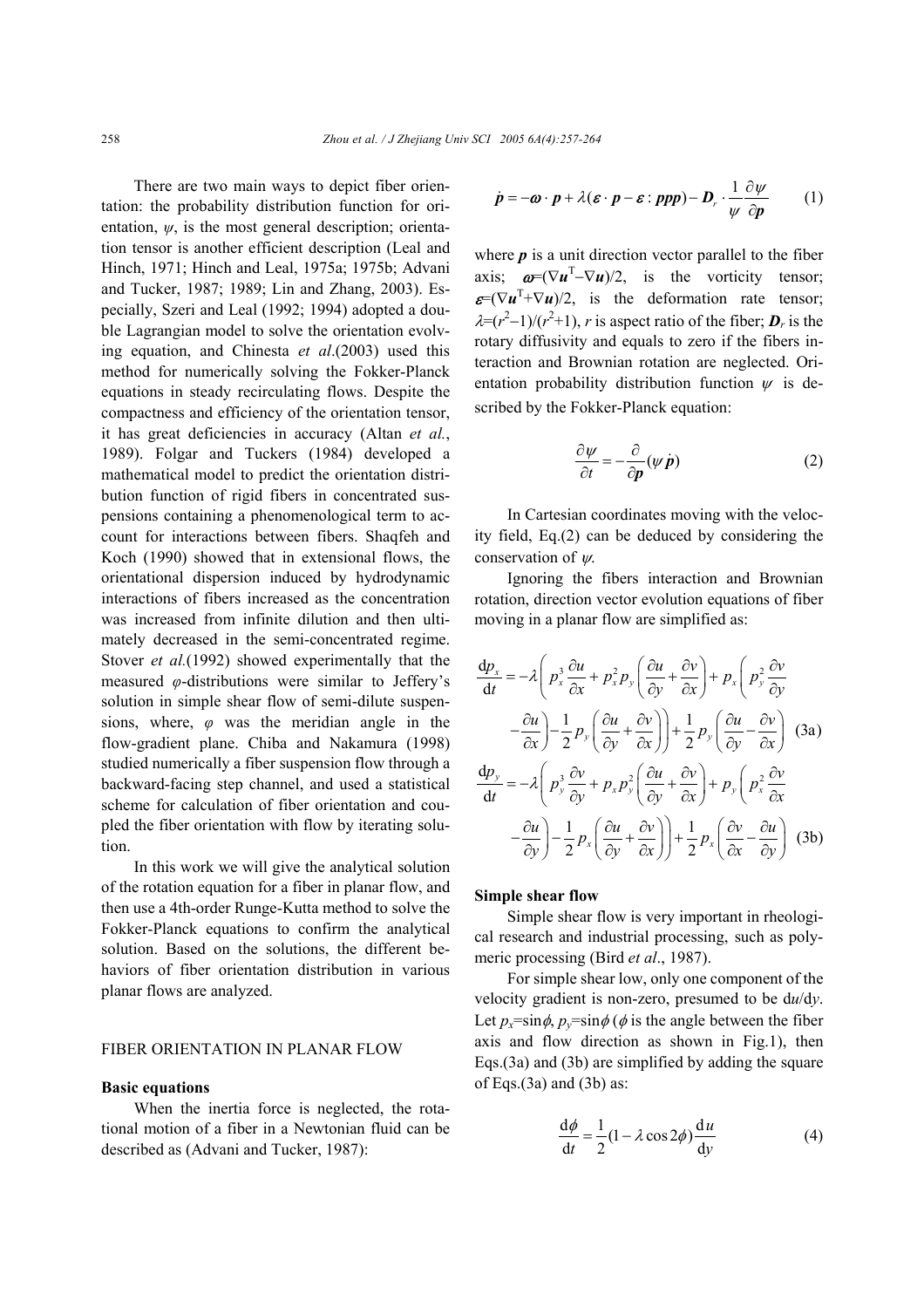

**Fig.1 Coordinates and fiber**

# 1. Stable orientation of fiber

If we let the right hand side of Eq.(4) be zero, we have

$$
\cos 2\phi = \frac{1}{\lambda} \tag{5}
$$

Only when  $\lambda=1$  (infinite fiber) does a real solution exist (i.e., ordinary solution of differential  $Eq.(4)$ :

$$
\phi = \frac{n\pi}{2}, \quad n \in Z
$$

 2. Orientation and rotation period of fiber Integrating Eq.(4), we have

$$
\phi = -\arctan\left\{\frac{\Delta \tanh\left[\frac{(t+C_i)\Delta \tanh}{2} \right]}{\lambda+1}\right\}, \Delta = \sqrt{\lambda^2 - 1} \tag{6}
$$

where  $C_i$  is an integration constant decided by the initial position of fiber. Notice that  $\Delta$  is an imaginary number for  $\lambda$ <1 and hyperbolic function has period of  $2\pi i$  (i is unit imaginary number), we obtain the fiber rotation period:

$$
T = \frac{4\pi}{\sqrt{1 - \lambda^2}} \frac{du}{du} = \frac{2\pi (r + 1/r)}{\frac{du}{dy}}
$$
(7)

Eq.(7) is the same as Jeffery's result. We can see that the finite fiber will rotate periodically, while infinite fiber will align with the flow direction.

## **Flow with two direction shears**

This case appears mostly when there is circum-

fluence in the flow.

In the flow with two direction shears, we keep d*u*/d*y* as the basic variable, and express d*v*/d*x* as  $kdu/dy$ , where *k* is a proportional constant. Similar to subsection "Simple shear flow", we have

$$
\frac{d\phi}{dt} = \frac{1}{2} [\lambda(k+1)\cos 2\phi + (k-1)] \frac{du}{dy}
$$
 (8)

# 1. Stable orientation of fiber

If we set the right hand side of Eq.(8) to be zero, we have

$$
\cos 2\phi = \frac{1 - k}{\lambda(k + 1)}\tag{9}
$$

To obtain a real solution of 
$$
\phi
$$
,  $\left| \frac{1-k}{\lambda(k+1)} \right| \le 1$  i.e.  

$$
\frac{1-\lambda}{1+\lambda} \le k \le \frac{1+\lambda}{1-\lambda}
$$
(10)

should be satisfied.

2. Orientation and rotation period of fiber Solution of Eq.(8) is:

(6) 
$$
\phi = \arctan\left\{\frac{\Delta \tanh\left[\frac{(t+C_i)\Delta}{2}\frac{du}{dy}\right]}{k(\lambda-1)+\lambda+1}\right\}
$$
 (11)

$$
\Delta = \sqrt{\lambda^2 (k+1)^2 - (k-1)^2}
$$
 (12)

Notice that when *k* is out of the range,  $\Delta$  will be an imaginary number, then we can obtain the fiber rotation period:

$$
T = \frac{4\pi}{\sqrt{(k-1)^2 - \lambda^2 (k+1)^2}} \frac{\partial u}{\partial y} \tag{13}
$$

Under the condition of Eq.(10), the fiber will reach an asymptotic orientation, otherwise, it will rotate periodically.

### **Extensional flow**

Many extrusion processes accord with this topic. The continuity in incompressible planar flow gives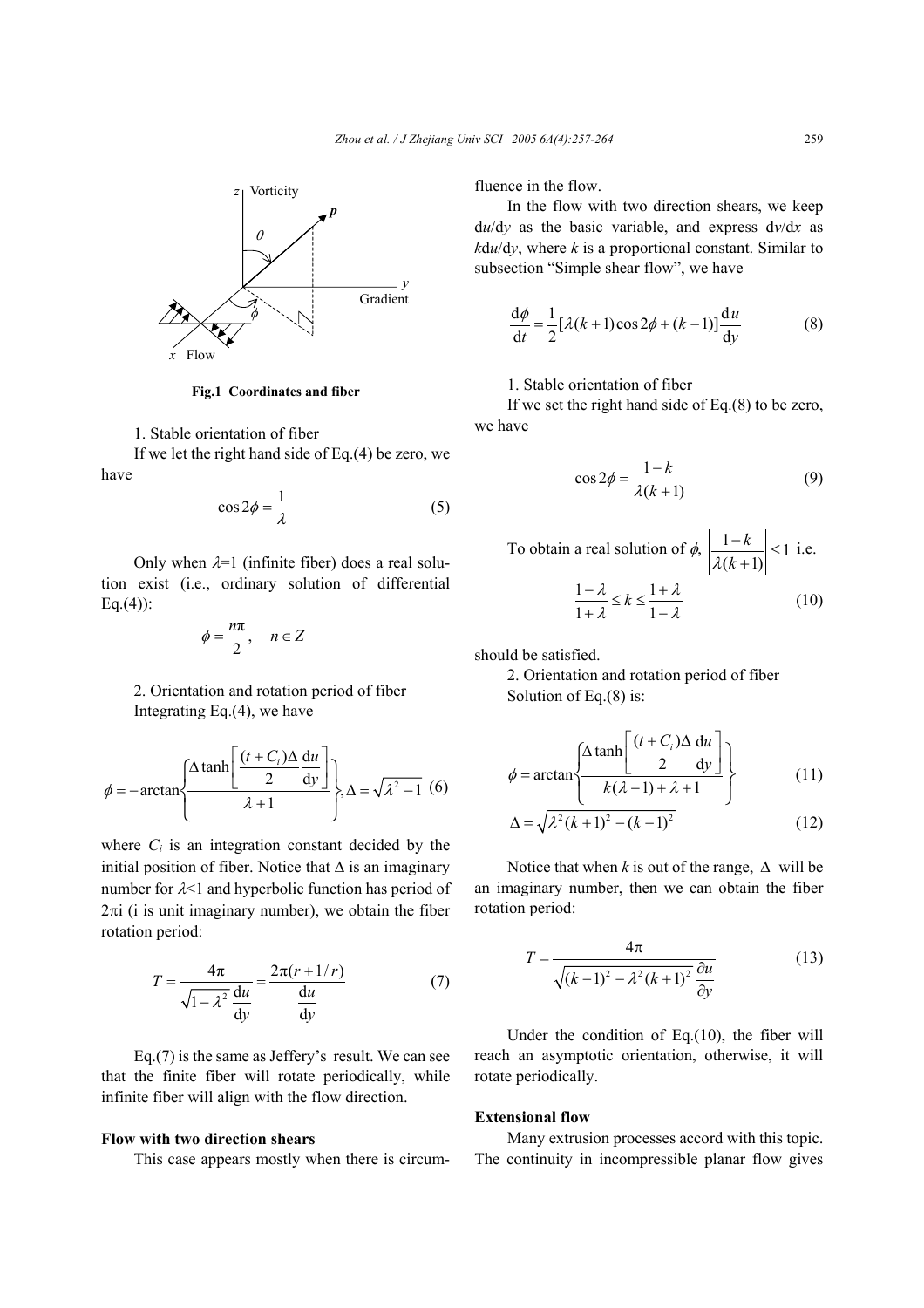$\partial v / \partial y = -\partial u / \partial x$ , so we have

$$
\frac{d\phi}{dt} = -\lambda \sin 2\phi \frac{du}{dx}
$$
 (14)

The fiber stable orientation is  $\phi = n\pi/2$ , and the fiber orientation is:

$$
\phi = -\frac{i}{2} \ln \left( \frac{1 - \Delta^2}{1 + \Delta^2} + i \frac{2\Delta}{1 + \Delta^2} \right), \ \Delta = e^{-2\lambda(t + C_i) \frac{du}{dx}}
$$

In the extensional flow, the fiber will align with the extensional direction.

## **Arbitrary planar incompressible flow**

Mixing, dispersion, rotational molding etc. are all examples of arbitrary planar incompressible non-Newtonian flow.

Selecting ∂*u/*∂*y* as basic variable, then ∂*v/*∂*x*=*k*∂*u/*∂*y*, ∂*u/*∂*x*=*j*∂*u/*∂*y*, ∂*v/*∂*y*=−*j*∂*u/*∂*y* (*k*, *j*≠0 are different proportional constants), so that the fiber rotation can be described by

$$
\frac{d\phi}{dt} = \frac{1}{2} [\lambda(k+1)\cos 2\phi + k - 1 - 2\lambda j \sin 2\phi] \frac{\partial u}{\partial y}
$$
 (15)

When fiber orientation stabilizes,  $\lambda(k+1)\cos 2\phi$ +*k*−1−2λ*j*sin2φ=0, then

$$
\tan \phi = \frac{-2\lambda j \pm \Delta}{\lambda (k+1) + 1 - k}
$$
  
 
$$
\Delta = \sqrt{\lambda^2 ((k+1)^2 + 4j^2) - (k-1)^2}
$$
 (16)

If  $4j^2 \ge (k-1)^2/λ^2 - (k+1)^2$ , Δ is a real number, we have

$$
\phi_1 = \arctan \frac{-2\lambda j + \Delta}{\lambda (k+1) + 1 - k}
$$

$$
\phi_2 = \arctan \frac{-2\lambda j - \Delta}{\lambda (k+1) + 1 - k} \tag{17}
$$

If  $4j^2 < (k-1)^2/λ^2 - (k+1)^2$ , Δ is an imaginary number, we have

$$
\phi = \text{Re}\left(\arctan\frac{-2\lambda j + \Delta}{\lambda(k+1) + 1 - k}\right)
$$

where arc tangent is defined in the complex plane, and Re( ) means to take the real part.

Solution of Eq.(15) is:

$$
\phi = -\arctan\left\{\frac{2\lambda j - \Delta \tanh\left[\frac{(t+C_i)\Delta}{2}\frac{\partial u}{\partial y}\right]}{k(\lambda-1) + \lambda + 1}\right\}
$$

When  $4j^2 < (k-1)^2/\lambda^2 - (k+1)^2$ , the fiber rotation period is:

$$
T = \frac{4\pi}{\sqrt{(k-1)^2 - \lambda^2((k+1)^2 + 4j^2)}} \frac{\partial u}{\partial y}
$$

Under the condition of  $\Delta$  in Eq.(16) being a real number, the fiber will reach an asymptotic orientation, otherwise, it will rotate periodically.

# FIBER ORIENTATION PROBABILITY DISTRIB-UTION IN PLANAR FLOW

## **Basic equations and computational method**

Orientation probability distribution function  $\psi(r_c, p, t)$  is the most precise description of fiber orientation. It accounts for the probability that the test fiber selected has a specific location *r<sup>c</sup>* and orientation *p* at time *t*. Considering homogeneous flow and steady state,  $\psi$  is dependent only on  $\mathbf{p}$ . From Eq.(2), we have

$$
\frac{\partial}{\partial p}(\psi \dot{p}) = 0
$$

then

$$
\psi = \frac{C dt}{dp}
$$

where constant *C* can be determined by the normalization condition of  $\psi$ .

When a fiber rotates with period *T* in a planar flow, we use  $\phi$  to depict the fiber direction. The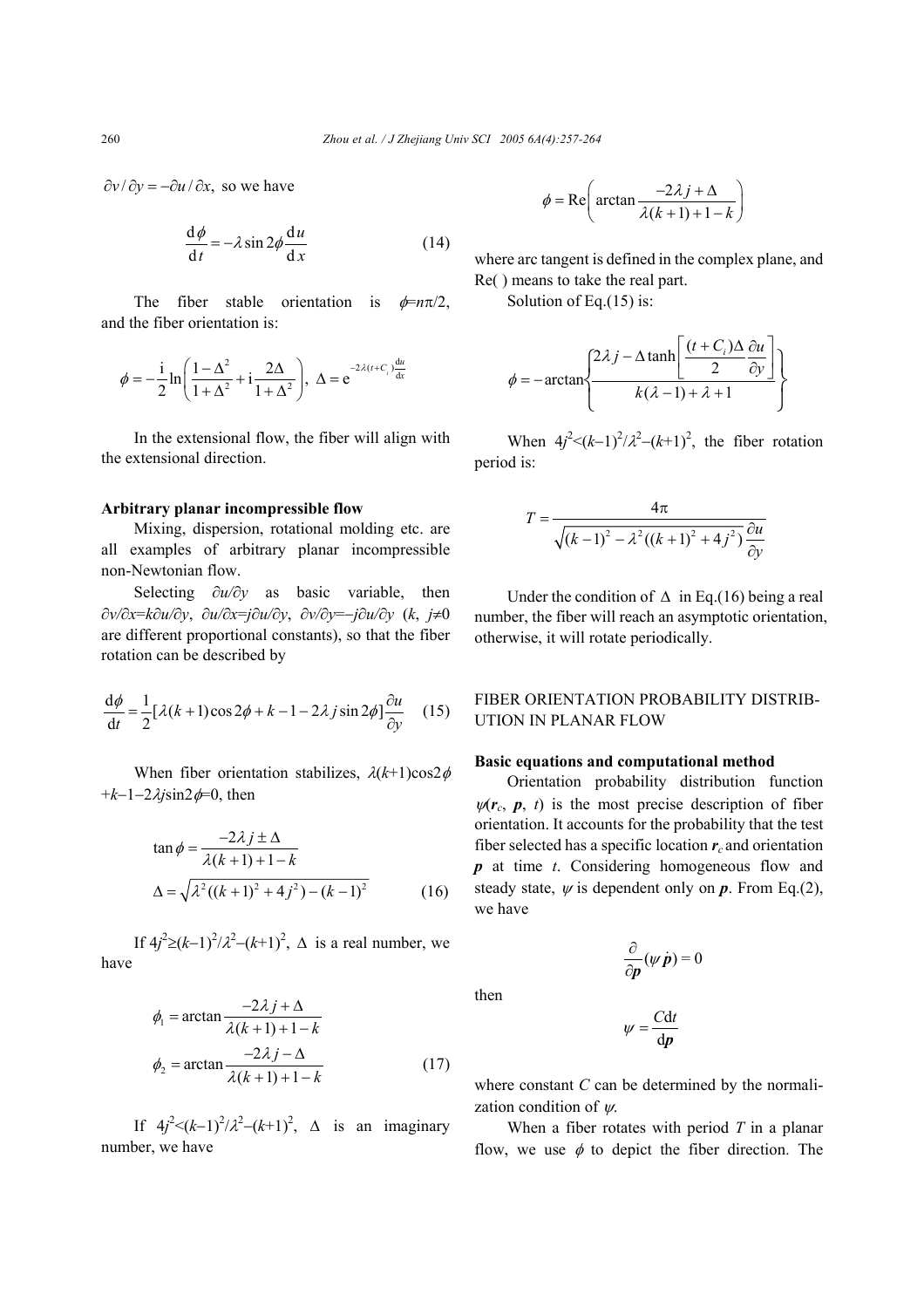probability to find fiber in the range  $d\phi$  is  $\psi d\phi$ , which is the same as  $dt/T$  (d*t* is the time the fiber spent rotating through angle  $d\phi$ , so we have:

$$
\psi(\theta_i) = \frac{\mathrm{d}t}{T \mathrm{d}\theta_i} \approx \frac{1}{N \left| \theta_{i+1} - \theta_i \right|} \tag{18}
$$

where *N*=d*t*/*T* is a discrete number. It is obvious that  $\psi$  defined by Eq.(18) satisfies the normalization condition. After solving the evolution of  $\phi$ , Eq.(18) can be used to efficiently compute the fiber orientation distribution.

In order to confirm the analytical solution and give visual results, we use a 4th-order Runge-Kutta method to compute the fiber rotation by using Eqs. (3a), (3b), then use the relation  $\tan \phi = p_1/p_2$  to obtain  $\phi$ , and finally obtain the fiber orientation distribution  $\psi$ .

#### **Simple shear flow**

Fig.2 gives the fiber orientation distribution with different shear rate. The total superposition of two curves shows that the shear rate has no effect on the orientation distribution. It can be proved by substituting Eqs. $(4)$  and  $(7)$  into Eq. $(18)$ , that the shear rate will not appear in the final expression. In fact, it is true for all flows since the increasing magnitude of the velocity gradient will accelerate the fiber rotation proportionally and shorten the rotation period in inverse proportion. Then the fiber orientation will be affected not by the absolute but the relative magnitude of velocity gradient. Dinh and Armstrong (1984) showed that it was true for infinite fiber in arbitrary 3-D flows.

The curves are drawn within the time range [0, *T*/2], where *T* is computed by Eq.(7). The results showed that the fiber rotates exactly through 180°, so the analytical and computational results coincide completely. The same treatment is used in the following subsections to confirm the period.

Figs.2 and 3 show that a fiber has great opportunity to align with the flow direction and that the tendency of aligning is increased with the increase of the fiber length.

## **Flow with two direction shears**

Analytical results showed that a fiber will rotate periodically when Eq.(10) is satisfied and reach an

asymptotic direction when Eq.(10) is not satisfied.

Fig.4 shows the asymptotic cases, for three asymptotic directions with values of −0.7, −0.3, 0.3 which almost coincide with the analytical values −0.6959, −0.3041, 0.3041. Numerical results showed that  $\phi$ =arccos[(1–*k*)/ $\lambda$ (*k*+1)]/2 is a stable equilibrium direction while  $\phi$ =–arccos[(1–*k*)/  $\lambda$ (*k*+1)]/2 is an unstable equilibrium direction.

Fig.5 shows the periodic case with different shear rate. It can be seen that the fiber tends to align with bigger shear rate direction and that the tendency is to strengthen with increasing ratio of two direction shear rate.

## **Extensional flow**

In both extension and compression directions, the orientation distribution becomes infinite, while



**Fig.2 Orientation probability distribution of fiber with different shear rate** 



**Fig.3 Orientation probability distribution of fiber with different aspect ratio**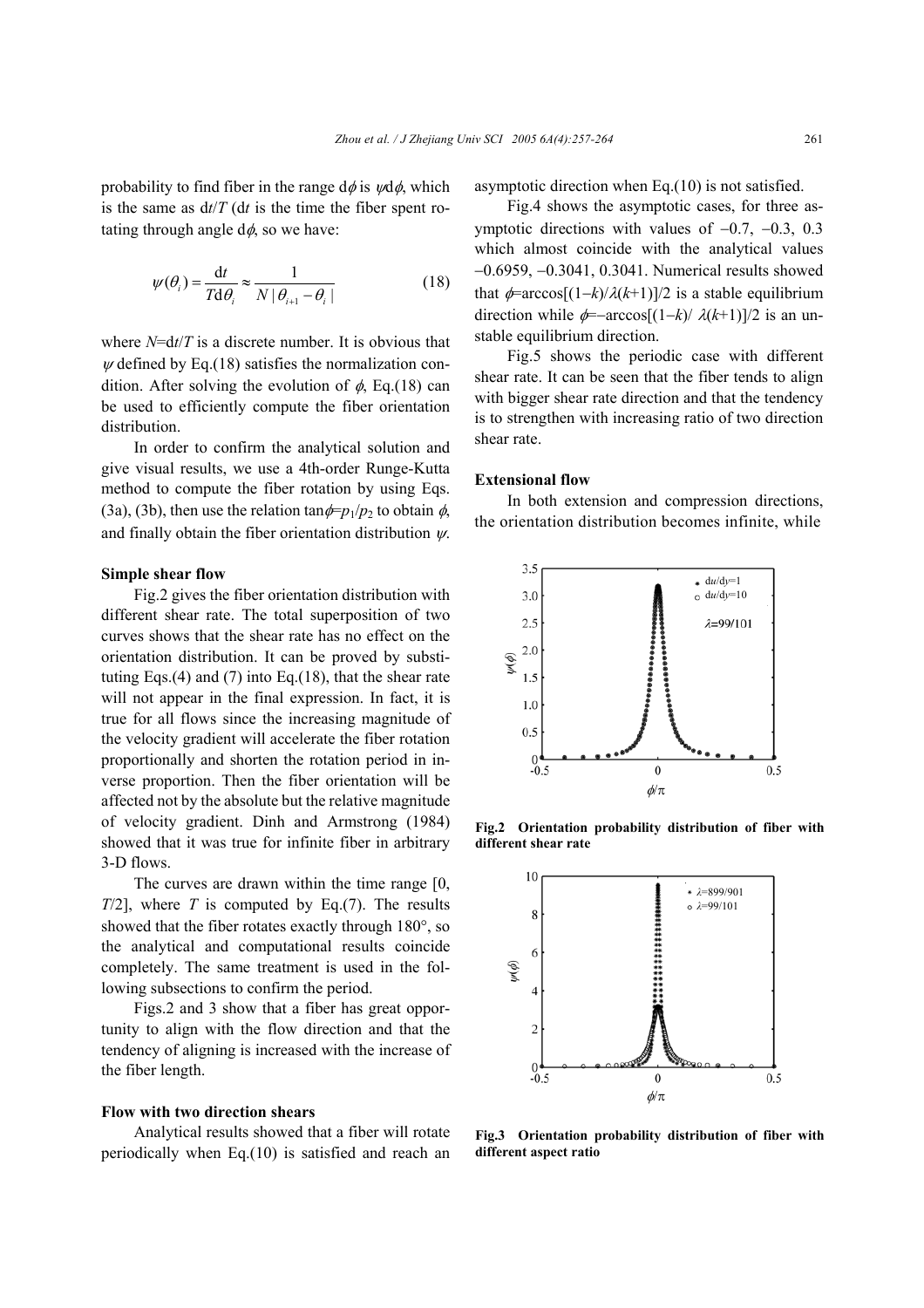only the compression direction has asymptotic stability (Fig.6), i.e., the fiber will align with the compression direction finally.

# **Arbitrary planar incompressible flow**

Since planar flow is the combination of shear and extensional flow, the property of simple flow will appear more or less.

On condition  $\Delta$  of Eq.(16) is a real number, the fiber reaches the asymptotic direction defined by Eq.(17) finally (Fig.7).

On condition  $\Delta$  of Eq.(16) is an imaginary number, the fiber rotates periodically. The summit shifts between the two shear directions with different shear rate (Fig.8), while the summit value is peaked with increasing extensional rate (Fig.9). The effect of aspect ratio is also considered in the case (Fig.10), when there is only slight difference between infinite fiber ( $\lambda=1$ ) and very short fiber ( $\lambda=99/101$ ), so the



*k*=2 *k* = −0.25, −1, −4



**flow**

infinite fiber supposition is a very good approximation.

## GENERALIZATION

In the above sections, the fiber is assumed to lie in a plane. Next we will show that the foregoing results can be extended to the case of fiber in an arbitrary space. Under this circumstance, an additional Eq.(19) aside from Eqs.(3a) and (3b) will be added to describe fiber orientation.

$$
\frac{\mathrm{d}p_z}{\mathrm{d}t} = -\lambda p_z \left( p_x^2 \frac{\partial u}{\partial x} + p_x p_y \left( \frac{\partial u}{\partial y} + \frac{\partial v}{\partial x} \right) + p_y^2 \frac{\partial v}{\partial y} \right) (19)
$$

Three components of unit direction vector are  $p_x = \sin \theta \cos \phi$ ,  $p_y = \sin \theta \sin \phi$ ,  $p_z = \cos \theta$ , based on Fig.1.



**Fig.4 Orientation probability distribution of fiber for Fig.5 Orientation probability distribution of fiber for**



**Fig.6** Orientation probability distribution in extensional Fig.7 Orientation probability distribution for  $k=2$ ,  $j=1$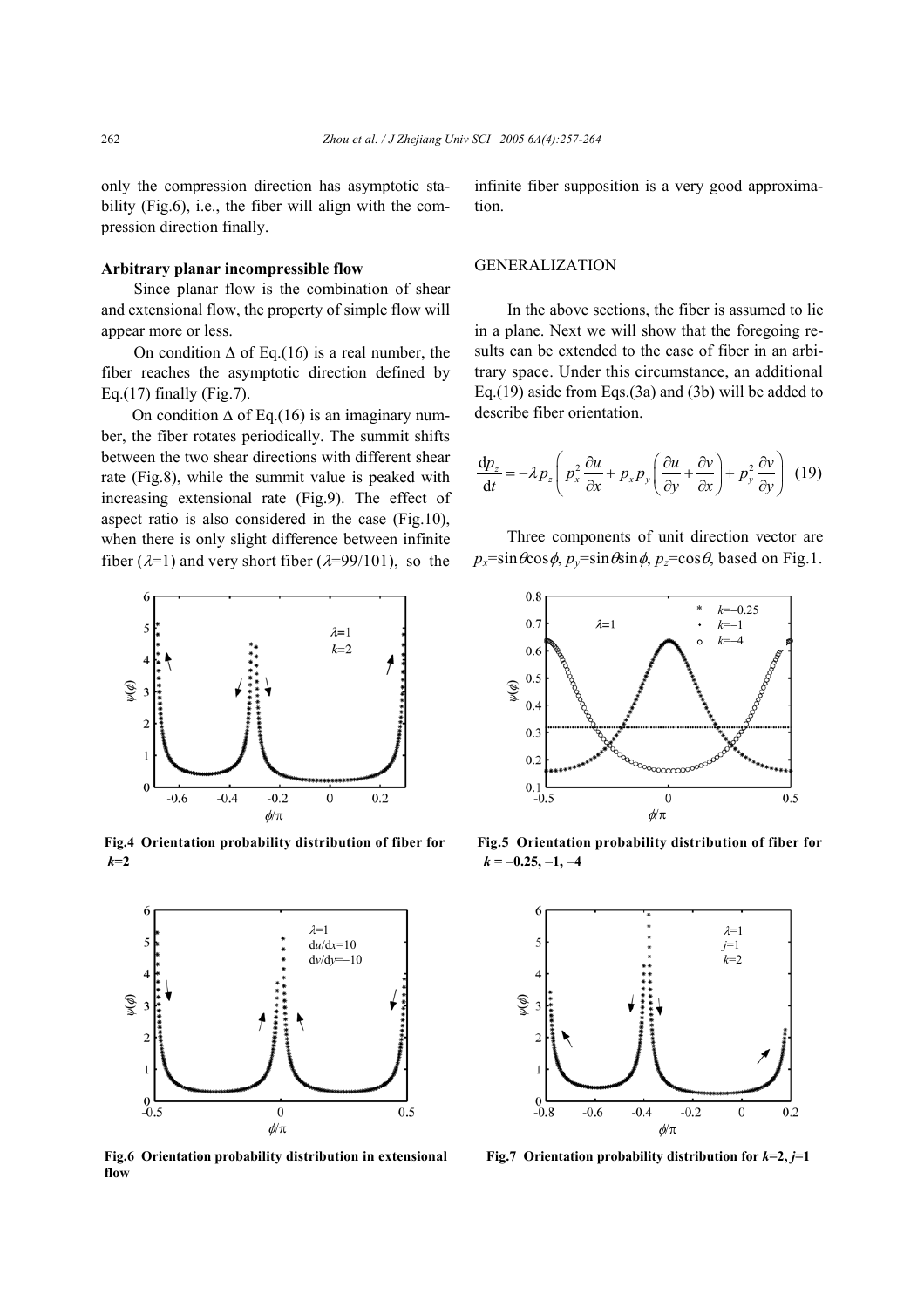Substituting these components into Eqs.(3a), (3b) and (19), we have



**Fig.8 Orientation probability distribution at different shear rate with extension** 



**Fig.9 Orientation probability distribution in different extension with shear**



**Fig.10 Orientation probability distribution with different aspect ratio in planar flow**

$$
\cos \theta \cos \phi \frac{d\theta}{dt} - \sin \theta \sin \phi \frac{d\phi}{dt}
$$
  
=  $-\lambda \sin^3 \theta \left( \sin^2 \phi \cos \phi \frac{\partial v}{\partial y} + \cos^3 \phi \frac{\partial u}{\partial x} \right)$   
+  $\cos^2 \phi \sin \phi \left( \frac{\partial u}{\partial y} + \frac{\partial v}{\partial x} \right) + \frac{1}{2} \sin \theta \left( \sin \phi \left( \frac{\partial u}{\partial y} - \frac{\partial v}{\partial x} \right) \right)$   
+  $\lambda \left( \sin \phi \left( \frac{\partial u}{\partial y} + \frac{\partial v}{\partial x} \right) + 2 \cos \phi \frac{\partial u}{\partial x} \right) \right)$  (20)  
 $\cos \theta \sin \phi \frac{d\theta}{dt} + \sin \theta \cos \phi \frac{d\phi}{dt}$   
=  $-\lambda \sin^3 \theta \left( \cos^2 \phi \sin \phi \frac{\partial u}{\partial x} + \sin^3 \phi \frac{\partial v}{\partial y} \right)$   
+  $\sin^2 \phi \cos \phi \left( \frac{\partial u}{\partial y} + \frac{\partial v}{\partial x} \right) + \frac{1}{2} \sin \theta \left( \cos \phi \left( \frac{\partial v}{\partial x} - \frac{\partial u}{\partial y} \right) \right)$   
+  $\lambda \left( \cos \phi \left( \frac{\partial u}{\partial y} + \frac{\partial v}{\partial x} \right) + 2 \sin \phi \frac{\partial v}{\partial y} \right) \right)$  (21)  
 $\frac{d\theta}{dt} = \lambda \sin \theta \cos \theta \left( \cos^2 \phi \frac{\partial u}{\partial x} + \sin^2 \phi \frac{\partial v}{\partial y} \right)$   
+  $\sin \phi \cos \phi \left( \frac{\partial u}{\partial y} + \frac{\partial v}{\partial x} \right)$  (22)

Substituting Eq. $(22)$  into Eqs. $(20)$  and  $(21)$ , we have

$$
-\sin\phi \frac{d\phi}{dt} = -\lambda(\sin^2\theta + \cos^2\theta)
$$
  
\n
$$
\times \left(\sin^2\phi\cos\phi \frac{\partial v}{\partial y} + \cos^3\phi \frac{\partial u}{\partial x} + \cos^2\phi\sin\phi \left(\frac{\partial u}{\partial y} + \frac{\partial v}{\partial x}\right)\right)
$$
  
\n
$$
+\frac{1}{2} \left(\lambda \left(\sin\phi \left(\frac{\partial u}{\partial y} + \frac{\partial v}{\partial x}\right) + 2\cos\phi \frac{\partial u}{\partial x}\right) + \sin\phi \left(\frac{\partial u}{\partial y} - \frac{\partial v}{\partial x}\right)\right)
$$
  
\n
$$
\cos\phi \frac{d\phi}{dt} = -\lambda(\sin^2\theta + \cos^2\theta)
$$
  
\n
$$
\times \left(\cos^2\phi\sin\phi \frac{\partial u}{\partial x} + \sin^3\phi \frac{\partial v}{\partial y} + \sin^2\phi\cos\phi \left(\frac{\partial u}{\partial y} + \frac{\partial v}{\partial x}\right)\right)
$$
  
\n
$$
+\frac{1}{2} \left(\lambda \left(\cos\phi \left(\frac{\partial u}{\partial y} + \frac{\partial v}{\partial x}\right) + 2\sin\phi \frac{\partial v}{\partial y}\right) + \cos\phi \left(\frac{\partial v}{\partial x} - \frac{\partial u}{\partial y}\right)\right)
$$
  
\n(24)

Since  $\sin^2\theta + \cos^2\theta = 1$ ,  $\theta$  in Eqs.(23) and (24)